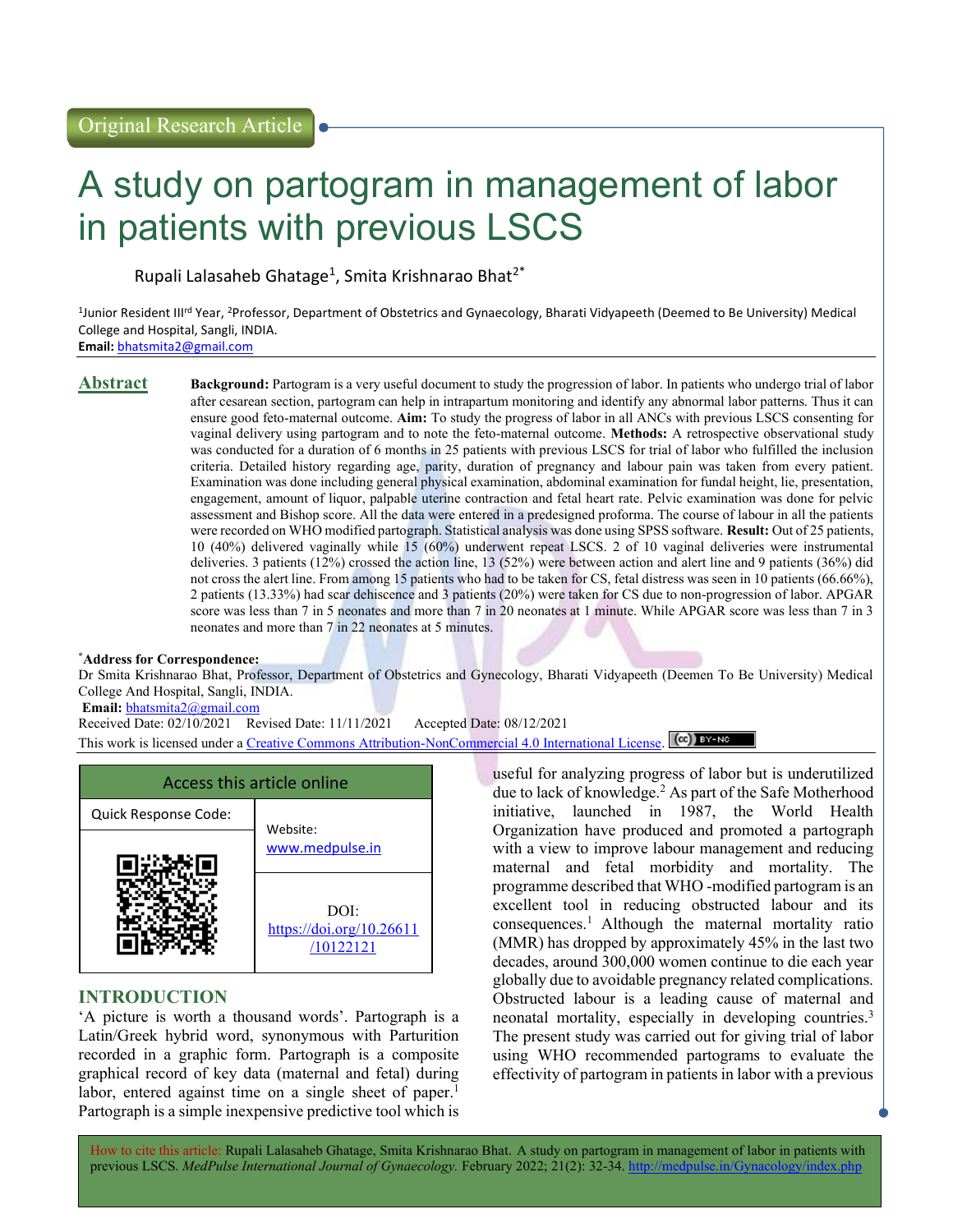LSCS and the predictability of the progress and outcome of labor.<sup>1</sup>

AIM: To study the progress of labor in all ANCs with previous LSCS consenting for vaginal delivery using partogram and to note the feto-maternal outcome.

OBJECTIVES: To study the progress of labor using partogram. To identify abnormal labor patterns. To prevent prolonged labor and its complications. To study maternal and fetal outcome

# MATERIAL AND METHODS

MATERIAL: Patients with previous LSCS (previous LSCS due to non-recurrent indications like Breech, fetal compromise, abruptio placenta, cord prolapse etc.), adequate pelvis and cephalic presentation in whom the consultant decided to give normal trial of labor attending Bharati Vidyapeeth (Deemed to be) University Medical college and Hospital Sangli were selected for the study and explained pros and cons of vaginal birth after cesarean section (VBAC). Informed written consent was taken from all consenting patients. Patients with malpresentation, CPD, contracted pelvis, more than previous LSCS, Previous classical CS, previous CS due to prolonged labor or obstructed labor, previous inverted T incision, pregnancy occurring too soon after cesarean section, Preterm labor, PPROM, placenta previa and Pre-eclampsia/ Eclampsia were excluded from the study.

METHOD: A retrospective observational study was conducted for a duration of 6 months in 25 patients with previous LSCS for trial of labor who fulfilled the inclusion criteria. Detailed history regarding age, parity, duration of pregnancy and labour pain was taken from every patient. Examination was done including general physical examination, abdominal examination for fundal height, lie, presentation, engagement, amount of liquor, palpable uterine contraction and fetal heart rate. Pelvic examination was done for pelvic assessment and Bishop score. All the data were entered in a predesigned proforma. The course of labour in all the patients were recorded on WHO modified partograph. Individual partograph was studied to know the various aspects related to the course of labour and the role of partograph in influencing decision making in abnormal progress of labour was assessed.<sup>9</sup>

# OBSERVATIONS

Our study included a total of 25 patients with average age 24.04 years with minimum age of a patient being 19 years while the maximum age was 33 years.

| Table 1      |    |     |  |  |
|--------------|----|-----|--|--|
| <b>AGE</b>   | NΟ | %   |  |  |
| 18-24        | 14 | 56  |  |  |
| $25 - 29$    | ٩  | 36  |  |  |
| 30-35        | 2  | 8   |  |  |
| <b>TOTAL</b> | 25 | 100 |  |  |

In present study 21 out of 25 patients delivered at the gestational age of 37-40 weeks (84%). Out of these the patients who underwent repeat LSCS were 13 (52%) and those who delivered vaginally were 8 (32%). Table 2

| Table 2                                                 |    |  |  |  |
|---------------------------------------------------------|----|--|--|--|
| <b>GESTATIONAL AGE IN WEEKS AT THE TIME OF DELIVERY</b> | NΟ |  |  |  |
| 37-40                                                   | 21 |  |  |  |
| >40                                                     |    |  |  |  |
| <b>TOTAL</b>                                            | つら |  |  |  |

| Table 3                     |               |     |
|-----------------------------|---------------|-----|
| <b>MODE OF DELIVERY</b>     | <b>NUMBER</b> | %   |
| <b>LSCS</b>                 | 15            | 60  |
| NORMAL VAGINAL DELIVERY     | Ջ             | 32  |
| <b>INSRUMENTAL DELIVERY</b> | っ             | Ջ   |
| <b>TOTAL</b>                | つら            | 100 |

4 patients delivered at gestational age of more than 40 weeks (16%). Out of which 2 patients undergone LSCS (8%) and 2 delivered vaginally (8%). There was no statistically significant association between gestational age and mode of delivery.

Out of 15 patients who undergone repeat LSCS, 2 patients had scar dehiscence (13.33%), 3 patients were taken for LSCS due to non-progression of labor (20%) and 10 patients had fetal distress (66.66%). Out of 10 patients who delivered vaginally, 2 underwent instrumental delivery  $(20\%)$ .

| Table 4                   |    |
|---------------------------|----|
| <b>INDICATION OF LSCS</b> | חח |
| <b>FETAL DISTRESS</b>     | 10 |
| NON PROGRESSION OF LABOR  | 3  |
| <b>SCAR DEHISCENCE</b>    | 2  |
| TOTAL                     | 15 |
|                           |    |





#### COMPLICATIONS

Maternal complications: From among 10 vaginal deliveries, 1 patient had cervical tear and 1 had vaginal lacerations due to instrumental delivery.

There was incidence of PPH in 2 cases.

Neonatal complications: There were no neonatal complications like birth asphyxia or meconium aspiration.